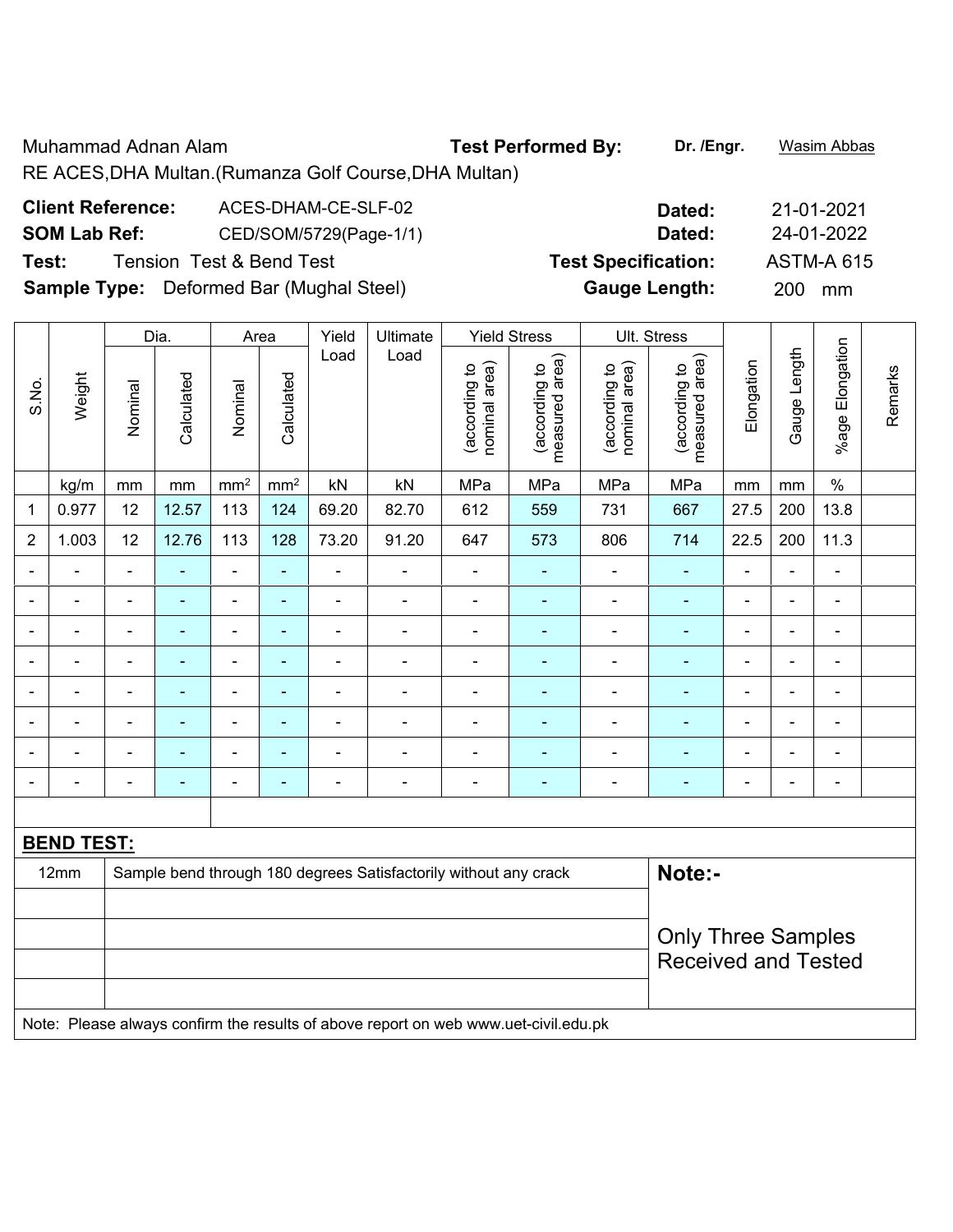Muhammad Danish **Test Performed By:** Dr. /Engr. **SAsad Gillani** 

Opal Deevar Developers(Const of Zameen Opal,Plot No.16,Sec.-A,Land Breeze Housing Society,Lhr)

|                                              |             |                            | <b>SOM Lab</b>    | 5728 (Page- |
|----------------------------------------------|-------------|----------------------------|-------------------|-------------|
| <b>Client Reference:</b>                     | ZD/ZO/L/040 |                            | Ref:              | 1/1)        |
| 01-01-2022<br>Dated:                         |             |                            | Dated:            | 24-01-2022  |
| <b>Tension Test &amp; Bend Test</b><br>Test: |             | <b>Test Specification:</b> | <b>ASTM-A-615</b> |             |
| <b>Gauge Length:</b>                         | inch<br>8   | <b>Sample Type:</b>        | Deformed Bar      |             |

|                          |                   |                                                                            | Dia.<br>Yield<br>Ultimate<br><b>Yield Stress</b><br>Ult. Stress<br>Area |                          |                 |                |                                                                                     |                                |                                 |                                |                                 |                |                          |                      |         |
|--------------------------|-------------------|----------------------------------------------------------------------------|-------------------------------------------------------------------------|--------------------------|-----------------|----------------|-------------------------------------------------------------------------------------|--------------------------------|---------------------------------|--------------------------------|---------------------------------|----------------|--------------------------|----------------------|---------|
| S.No.                    | Weight            | Nominal                                                                    | Calculated                                                              | Nominal                  | Calculated      | Load           | Load                                                                                | nominal area)<br>(according to | (according to<br>measured area) | nominal area)<br>(according to | (according to<br>measured area) | Elongation     | Gauge Length             | Elongation<br>%age l | Remarks |
|                          | Ib/ft             | $\#$                                                                       | in                                                                      | in <sup>2</sup>          | in <sup>2</sup> | Tons           | Tons                                                                                | psi                            | psi                             | psi                            | psi                             | in             | in                       | $\%$                 |         |
| 1                        | 0.587             | $\overline{\mathbf{4}}$                                                    | 0.469                                                                   | 0.20                     | 0.173           | 6.34           | 8.00                                                                                | 69920                          | 80830                           | 88240                          | 102010                          | 1.20           | 8.0                      | 15.0                 |         |
| $\overline{2}$           | 0.594             | $\overline{\mathbf{4}}$                                                    | 0.472                                                                   | 0.20                     | 0.175           | 6.30           | 7.90                                                                                | 69470                          | 79390                           | 87120                          | 99560                           | 1.10           | 8.0                      | 13.8                 |         |
| $\blacksquare$           | ä,                | $\blacksquare$                                                             | $\blacksquare$                                                          | $\overline{\phantom{0}}$ | ÷,              | $\blacksquare$ | $\blacksquare$                                                                      | $\overline{\phantom{a}}$       | $\blacksquare$                  | $\overline{\phantom{a}}$       | $\blacksquare$                  | $\blacksquare$ | $\blacksquare$           | $\frac{1}{2}$        |         |
| $\blacksquare$           | $\blacksquare$    | $\blacksquare$                                                             | $\blacksquare$                                                          | $\blacksquare$           | $\blacksquare$  | $\blacksquare$ | $\blacksquare$                                                                      | $\blacksquare$                 | $\blacksquare$                  | $\blacksquare$                 | $\blacksquare$                  | $\blacksquare$ | $\blacksquare$           | $\blacksquare$       |         |
| $\overline{\phantom{0}}$ | ä,                | $\blacksquare$                                                             | $\blacksquare$                                                          | $\blacksquare$           | $\blacksquare$  | $\blacksquare$ | ä,                                                                                  | $\blacksquare$                 | $\blacksquare$                  | $\blacksquare$                 | $\blacksquare$                  |                | ä,                       | $\blacksquare$       |         |
|                          | $\blacksquare$    | $\blacksquare$                                                             | $\blacksquare$                                                          | $\blacksquare$           | ٠               | $\blacksquare$ | $\blacksquare$                                                                      | ä,                             | $\blacksquare$                  | $\blacksquare$                 | $\blacksquare$                  |                | ٠                        | $\blacksquare$       |         |
|                          |                   |                                                                            | $\blacksquare$                                                          | $\blacksquare$           | ٠               |                | ÷                                                                                   | $\blacksquare$                 | $\blacksquare$                  | $\blacksquare$                 | ÷                               |                |                          | $\blacksquare$       |         |
|                          |                   |                                                                            |                                                                         | $\blacksquare$           |                 |                |                                                                                     |                                |                                 |                                |                                 |                |                          | $\blacksquare$       |         |
|                          | $\overline{a}$    |                                                                            | $\blacksquare$                                                          | $\overline{\phantom{0}}$ |                 |                | $\blacksquare$                                                                      | $\blacksquare$                 | $\blacksquare$                  | -                              | $\blacksquare$                  |                |                          | $\blacksquare$       |         |
| $\blacksquare$           |                   | $\blacksquare$                                                             | $\blacksquare$                                                          | $\blacksquare$           | $\blacksquare$  | ÷              | ä,                                                                                  | $\overline{\phantom{a}}$       | $\blacksquare$                  | ÷                              | $\blacksquare$                  | $\blacksquare$ | $\overline{\phantom{0}}$ | $\blacksquare$       |         |
|                          |                   |                                                                            |                                                                         |                          |                 |                |                                                                                     |                                |                                 |                                |                                 |                |                          |                      |         |
|                          | <b>BEND TEST:</b> |                                                                            |                                                                         |                          |                 |                |                                                                                     |                                |                                 |                                |                                 |                |                          |                      |         |
|                          | #4                | Note:-<br>Sample bend through 180 degrees Satisfactorily without any crack |                                                                         |                          |                 |                |                                                                                     |                                |                                 |                                |                                 |                |                          |                      |         |
|                          |                   |                                                                            |                                                                         |                          |                 |                |                                                                                     |                                |                                 |                                |                                 |                |                          |                      |         |
|                          |                   |                                                                            |                                                                         |                          |                 |                |                                                                                     |                                |                                 |                                | <b>Only Three Samples</b>       |                |                          |                      |         |
|                          |                   |                                                                            |                                                                         |                          |                 |                |                                                                                     |                                |                                 | <b>Received and Tested</b>     |                                 |                |                          |                      |         |
|                          |                   |                                                                            |                                                                         |                          |                 |                |                                                                                     |                                |                                 |                                |                                 |                |                          |                      |         |
|                          |                   |                                                                            |                                                                         |                          |                 |                | Note: Please always confirm the results of above report on web www.uet-civil.edu.pk |                                |                                 |                                |                                 |                |                          |                      |         |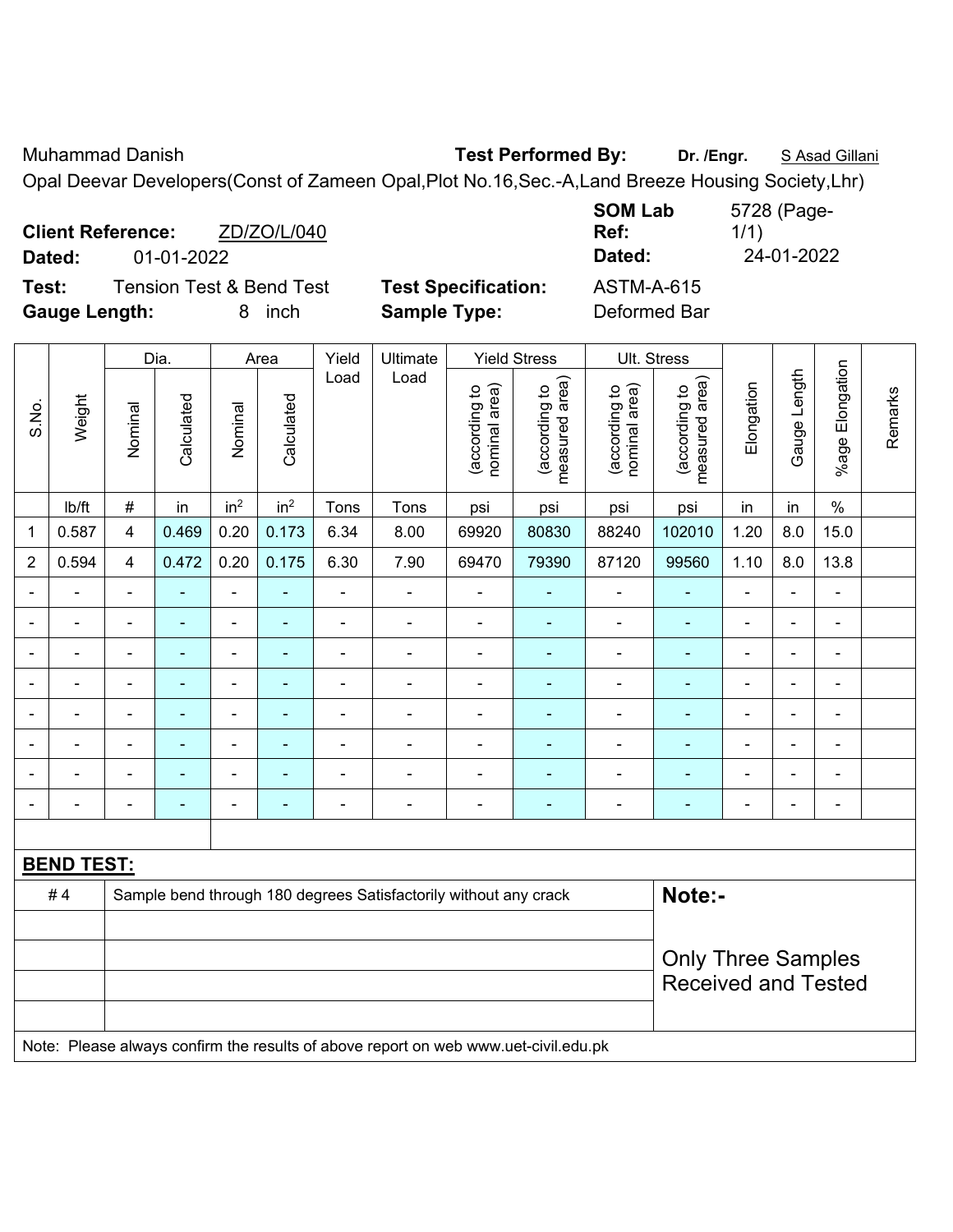Abdul Ghafar **Test Performed By:** Dr. /Engr. **Rizwan Azam** 

PM Liberty Builders.( Const. Of Zee Avenue-Ramada Hotel & Suites 17-A Cooper Rd,Lahore)

### **Client Reference:** ST/UET/20220122-A

**Dated:** 24-01-2022 **Dated:** 24-01-2022

**Test:** Tension Test & Bend Test **Test Specification:** ASTM-A-615 **Gauge Length:** 8 inch **Sample Type:** Deformed Bar (Mughal Steel)

| <b>SOM Lab</b> | 5730 (Page- |
|----------------|-------------|
| Ref:           | 1/1)        |
| Dated:         | 24-01-2022  |

|                                                              |                                                                                     |                                                                            | Dia.           |                 | Area            | Yield | Ultimate       |                                | <b>Yield Stress</b>             |                                | Ult. Stress                     |                          |                |                 |         |
|--------------------------------------------------------------|-------------------------------------------------------------------------------------|----------------------------------------------------------------------------|----------------|-----------------|-----------------|-------|----------------|--------------------------------|---------------------------------|--------------------------------|---------------------------------|--------------------------|----------------|-----------------|---------|
| S.No.                                                        | Weight                                                                              | Nominal                                                                    | Calculated     | Nominal         | Calculated      | Load  | Load           | nominal area)<br>(according to | measured area)<br>(according to | nominal area)<br>(according to | measured area)<br>(according to | Elongation               | Gauge Length   | %age Elongation | Remarks |
|                                                              | Ib/ft                                                                               | $\#$                                                                       | in             | in <sup>2</sup> | in <sup>2</sup> | Tons  | Tons           | psi                            | psi                             | psi                            | psi                             | in                       | in             | $\%$            |         |
| $\mathbf 1$                                                  | 0.663                                                                               | $\overline{\mathbf{4}}$                                                    | 0.498          | 0.20            | 0.195           | 7.36  | 9.09           | 81160                          | 83240                           | 100270                         | 102840                          | 1.30                     | 8.0            | 16.3            |         |
| $\overline{2}$                                               | 0.655                                                                               | 4                                                                          | 0.494          | 0.20            | 0.192           | 7.21  | 8.89           | 79470                          | 82790                           | 98020                          | 102110                          | 1.00                     | 8.0            | 12.5            |         |
| 3                                                            | 0.657                                                                               | $\overline{4}$                                                             | 0.496          | 0.20            | 0.193           | 7.36  | 9.09           | 81160                          | 84100                           | 100270                         | 103910                          | 1.10                     | 8.0            | 13.8            |         |
| $\overline{\phantom{0}}$                                     |                                                                                     |                                                                            | -              | ÷,              | ÷,              | ÷     | $\blacksquare$ | $\blacksquare$                 | $\blacksquare$                  | L,                             | $\overline{\phantom{a}}$        | ۰                        | $\blacksquare$ | $\blacksquare$  |         |
| $\overline{\phantom{0}}$                                     |                                                                                     | $\blacksquare$                                                             | $\blacksquare$ | ÷               | ä,              | ÷     | $\blacksquare$ | $\overline{a}$                 | ۰                               | ä,                             | $\overline{\phantom{a}}$        | $\overline{\phantom{a}}$ | $\blacksquare$ | $\blacksquare$  |         |
|                                                              |                                                                                     | $\blacksquare$                                                             | ٠              | ۰               | ٠               | ÷     | $\blacksquare$ | $\blacksquare$                 | $\blacksquare$                  | ä,                             | $\overline{\phantom{a}}$        | ÷,                       | $\blacksquare$ | $\blacksquare$  |         |
| $\blacksquare$                                               |                                                                                     | $\blacksquare$                                                             | $\blacksquare$ | $\blacksquare$  | ä,              | ÷     | $\blacksquare$ | $\blacksquare$                 | ÷                               | L,                             | $\blacksquare$                  | $\blacksquare$           | $\blacksquare$ | ä,              |         |
|                                                              |                                                                                     | $\blacksquare$                                                             | ä,             | $\blacksquare$  | ۰               | ÷     |                | $\blacksquare$                 | ä,                              | -                              | $\overline{\phantom{a}}$        | $\blacksquare$           | $\blacksquare$ |                 |         |
|                                                              |                                                                                     |                                                                            |                |                 |                 |       |                | $\blacksquare$                 | $\blacksquare$                  | L                              | $\blacksquare$                  | $\blacksquare$           |                |                 |         |
|                                                              |                                                                                     |                                                                            | -              |                 |                 |       |                | $\blacksquare$                 | -                               |                                | $\blacksquare$                  | $\overline{a}$           |                | $\blacksquare$  |         |
| <b>Witnessed By:</b><br>Bilal Ashraf (Civil Site Supervisor) |                                                                                     |                                                                            |                |                 |                 |       |                |                                |                                 |                                |                                 |                          |                |                 |         |
| <b>BEND TEST:</b>                                            |                                                                                     |                                                                            |                |                 |                 |       |                |                                |                                 |                                |                                 |                          |                |                 |         |
|                                                              | #4                                                                                  | Note:-<br>Sample bend through 180 degrees Satisfactorily without any crack |                |                 |                 |       |                |                                |                                 |                                |                                 |                          |                |                 |         |
|                                                              |                                                                                     |                                                                            |                |                 |                 |       |                |                                |                                 |                                |                                 |                          |                |                 |         |
|                                                              |                                                                                     |                                                                            |                |                 |                 |       |                |                                |                                 |                                | <b>Only Four Samples</b>        |                          |                |                 |         |
|                                                              |                                                                                     |                                                                            |                |                 |                 |       |                |                                |                                 |                                | <b>Received and Tested</b>      |                          |                |                 |         |
|                                                              |                                                                                     |                                                                            |                |                 |                 |       |                |                                |                                 |                                |                                 |                          |                |                 |         |
|                                                              | Note: Please always confirm the results of above report on web www.uet-civil.edu.pk |                                                                            |                |                 |                 |       |                |                                |                                 |                                |                                 |                          |                |                 |         |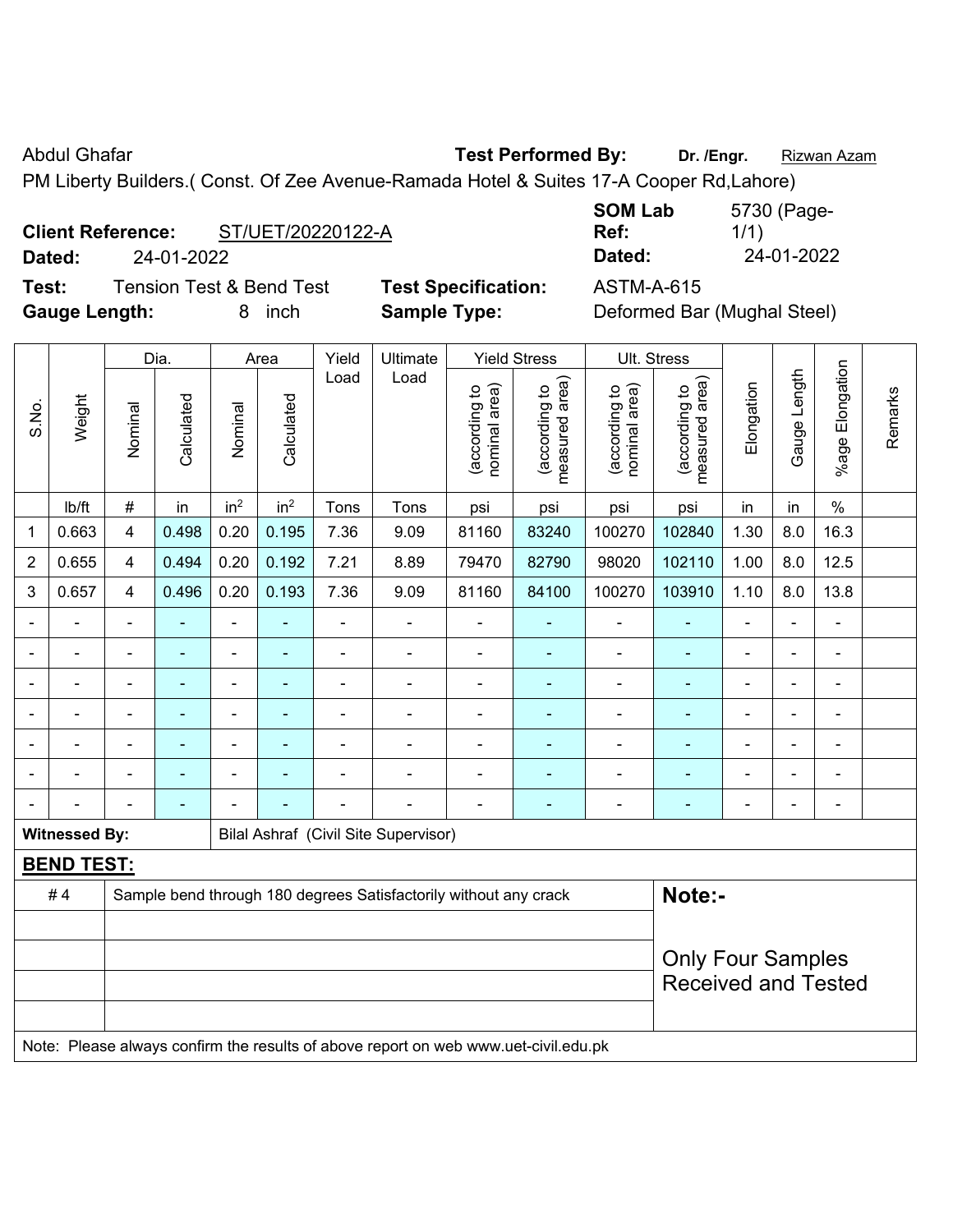Ilyas Majeed Sheikh **Test Performed By: Dr. /Engr.** Wasim Abbas

Chairman Eagle Developers.(Project Of Dream Galleria Lahore)

| <b>Client Reference:</b><br>Nil              |                            | <b>SOM Lab</b><br>Ref: | 5731 (Page-<br>1/1) |
|----------------------------------------------|----------------------------|------------------------|---------------------|
| 24-01-2022<br>Dated:                         |                            | Dated:                 | 24-01-2022          |
| <b>Tension Test &amp; Bend Test</b><br>Test: | <b>Test Specification:</b> | <b>ASTM-A-615</b>      |                     |
| <b>Gauge Length:</b><br>inch                 | <b>Sample Type:</b>        | Deformed Bar           |                     |

|                |                                                                                     |                                  | Dia.                     |                 | Area                     | Yield          | Ultimate                 |                                | <b>Yield Stress</b>             |                                | Ult. Stress                     |                |                |                          |         |
|----------------|-------------------------------------------------------------------------------------|----------------------------------|--------------------------|-----------------|--------------------------|----------------|--------------------------|--------------------------------|---------------------------------|--------------------------------|---------------------------------|----------------|----------------|--------------------------|---------|
| S.No.          | Weight                                                                              | Nominal                          | Calculated               | Nominal         | Calculated               | Load           | Load                     | nominal area)<br>(according to | (according to<br>measured area) | nominal area)<br>(according to | measured area)<br>(according to | Elongation     | Gauge Length   | %age Elongation          | Remarks |
|                | lb/ft                                                                               | $\#$                             | in                       | in <sup>2</sup> | in <sup>2</sup>          | Tons           | Tons                     | psi                            | psi                             | psi                            | psi                             | in             | in             | $\%$                     |         |
| 1              | 1.492                                                                               | 6                                | 0.747                    | 0.44            | 0.438                    | 16.21          | 21.27                    | 81240                          | 81610                           | 106640                         | 107120                          | 1.10           | 8.0            | 13.8                     |         |
| $\overline{2}$ | 1.467                                                                               | 6                                | 0.741                    | 0.44            | 0.431                    | 15.36          | 20.85                    | 77000                          | 78610                           | 104490                         | 106670                          | 1.00           | 8.0            | 12.5                     |         |
| 3              | 0.647                                                                               | 4                                | 0.492                    | 0.20            | 0.190                    | 6.57           | 9.23                     | 72510                          | 76320                           | 101730                         | 107090                          | 1.00           | 8.0            | 12.5                     |         |
| 4              | 0.663                                                                               | 4                                | 0.498                    | 0.20            | 0.195                    | 6.27           | 9.04                     | 69130                          | 70910                           | 99710                          | 102260                          | 1.00           | 8.0            | 12.5                     |         |
|                | ä,                                                                                  | $\blacksquare$                   | ä,                       | $\blacksquare$  | ä,                       | ä,             | $\blacksquare$           | $\blacksquare$                 | $\blacksquare$                  | ÷,                             | ÷,                              | $\blacksquare$ | $\blacksquare$ | ä,                       |         |
|                | ä,                                                                                  | $\blacksquare$                   | $\blacksquare$           | $\blacksquare$  | $\blacksquare$           | $\blacksquare$ | $\blacksquare$           | $\blacksquare$                 | $\blacksquare$                  | $\blacksquare$                 | ÷                               | $\blacksquare$ | ÷,             | $\blacksquare$           |         |
|                | $\blacksquare$                                                                      | ä,                               | $\blacksquare$           | ÷,              | $\overline{\phantom{a}}$ | Ē,             | $\blacksquare$           | $\blacksquare$                 | $\blacksquare$                  | ÷                              | ٠                               |                | ä,             | $\blacksquare$           |         |
|                |                                                                                     |                                  | $\blacksquare$           | ÷               | $\blacksquare$           |                |                          |                                | $\overline{\phantom{a}}$        | $\blacksquare$                 |                                 |                |                | $\blacksquare$           |         |
|                |                                                                                     |                                  |                          | Ē,              |                          |                |                          |                                |                                 |                                |                                 |                |                | Ē,                       |         |
| $\blacksquare$ | $\blacksquare$                                                                      | $\blacksquare$                   | $\overline{\phantom{0}}$ | ۰               | ٠                        | Ē,             | $\overline{\phantom{a}}$ | $\blacksquare$                 | $\blacksquare$                  | $\blacksquare$                 | ٠                               | ٠              | ÷              | $\overline{\phantom{a}}$ |         |
|                |                                                                                     |                                  |                          |                 |                          |                |                          |                                |                                 |                                |                                 |                |                |                          |         |
|                | <b>BEND TEST:</b>                                                                   |                                  |                          |                 |                          |                |                          |                                |                                 |                                |                                 |                |                |                          |         |
|                |                                                                                     | Note:-<br>No Bend test performed |                          |                 |                          |                |                          |                                |                                 |                                |                                 |                |                |                          |         |
|                |                                                                                     |                                  |                          |                 |                          |                |                          |                                |                                 |                                |                                 |                |                |                          |         |
|                |                                                                                     |                                  |                          |                 |                          |                |                          |                                |                                 |                                | <b>Only Four Samples</b>        |                |                |                          |         |
|                |                                                                                     |                                  |                          |                 |                          |                |                          |                                |                                 |                                | <b>Received and Tested</b>      |                |                |                          |         |
|                |                                                                                     |                                  |                          |                 |                          |                |                          |                                |                                 |                                |                                 |                |                |                          |         |
|                | Note: Please always confirm the results of above report on web www.uet-civil.edu.pk |                                  |                          |                 |                          |                |                          |                                |                                 |                                |                                 |                |                |                          |         |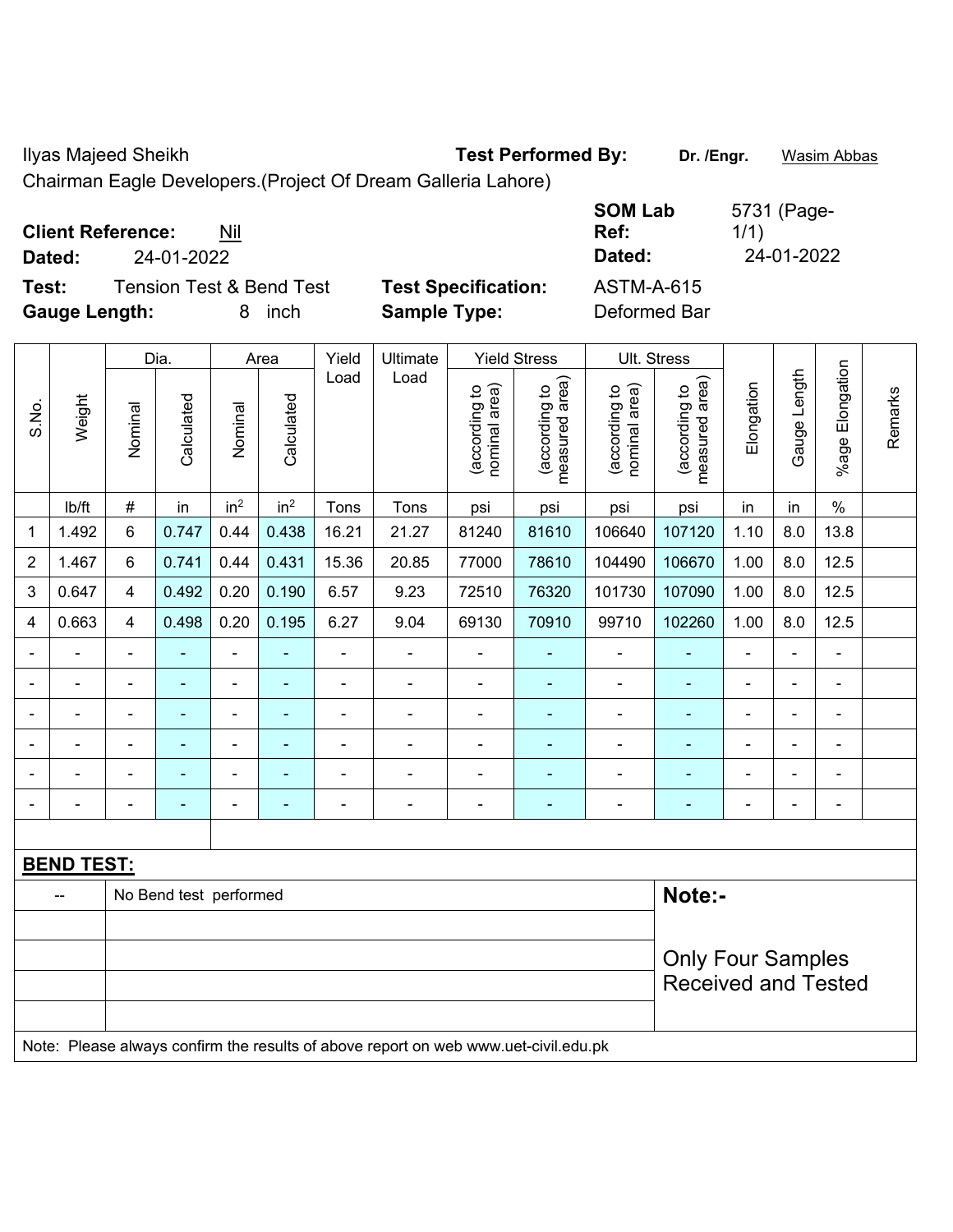Lahore

# **Client Reference:** Nil

**Test:** Tension Test & Bend Test **Test Specification:** ASTM-A-615 **Gauge Length:** 8 inch **Sample Type:** Deformed Bar

| Dated: | 24-01-2022                          |                            | Dated:            | 24-01-2022 |
|--------|-------------------------------------|----------------------------|-------------------|------------|
| Test:  | <b>Tension Test &amp; Bend Test</b> | <b>Test Specification:</b> | <b>ASTM-A-615</b> |            |

**SOM Lab Ref:** 

Dia. | Area | Yield | Ultimate | Yield Stress | Ult. Stress %age Elongation %age Elongation Gauge Length Load Load Gauge Length (according to<br>measured area) measured area) (according to<br>measured area) measured area) (according to<br>nominal area) (according to<br>nominal area) **Elongation** nominal area) nominal area) Elongation (according to (according to (according to (according to Remarks Remarks **Calculated Calculated** Weight Calculated Calculated S.No. Nominal Nominal Vominal Vominal <code>|b/ft | # |</code> in <code>|</code> in $^2$  | in $^2$  | Tons | Tons | psi | psi | psi | psi | in | in | % 1 | 2.576 | 8 | 0.982 | 0.79 | 0.757 | 25.48 | 36.95 | 71150 | 74250 | 103160 | 107660 | 1.40 | 8.0 | 17.5 2 | 1.501 | 6 | 0.749 | 0.44 | 0.441 | 15.16 | 21.12 | 75980 | 75810 | 105870 | 105630 | 1.00 | 8.0 | 12.5 3 | 1.050 | 5 | 0.627 | 0.31 | 0.309 | 10.32 | 13.27 | 73390 | 73630 | 94420 | 94730 | 1.30 | 8.0 | 16.3 - - - - - - - - - - - - - - - - - - - - - - - - - - - - - - - - - - - - - - - - - - - - - - - - - - - - - - - - - - - - - - - - - - - - - - - - - - - - - - - - - - - - - - - - - - - - - - - - - - - - - - - - - **BEND TEST:**  # 8 Sample bend through 180 degrees Satisfactorily without any crack **Note:**-#6 Sample bend through 180 degrees Satisfactorily without any crack #5 | Sample bend through 180 degrees Satisfactorily without any crack Only Six Samples Received and Tested Note: Please always confirm the results of above report on web www.uet-civil.edu.pk

Muddasir Ali **Muddasir Ali Test Performed By:** Dr. /Engr. Wasim Abbas

5732 (Page-

1/1)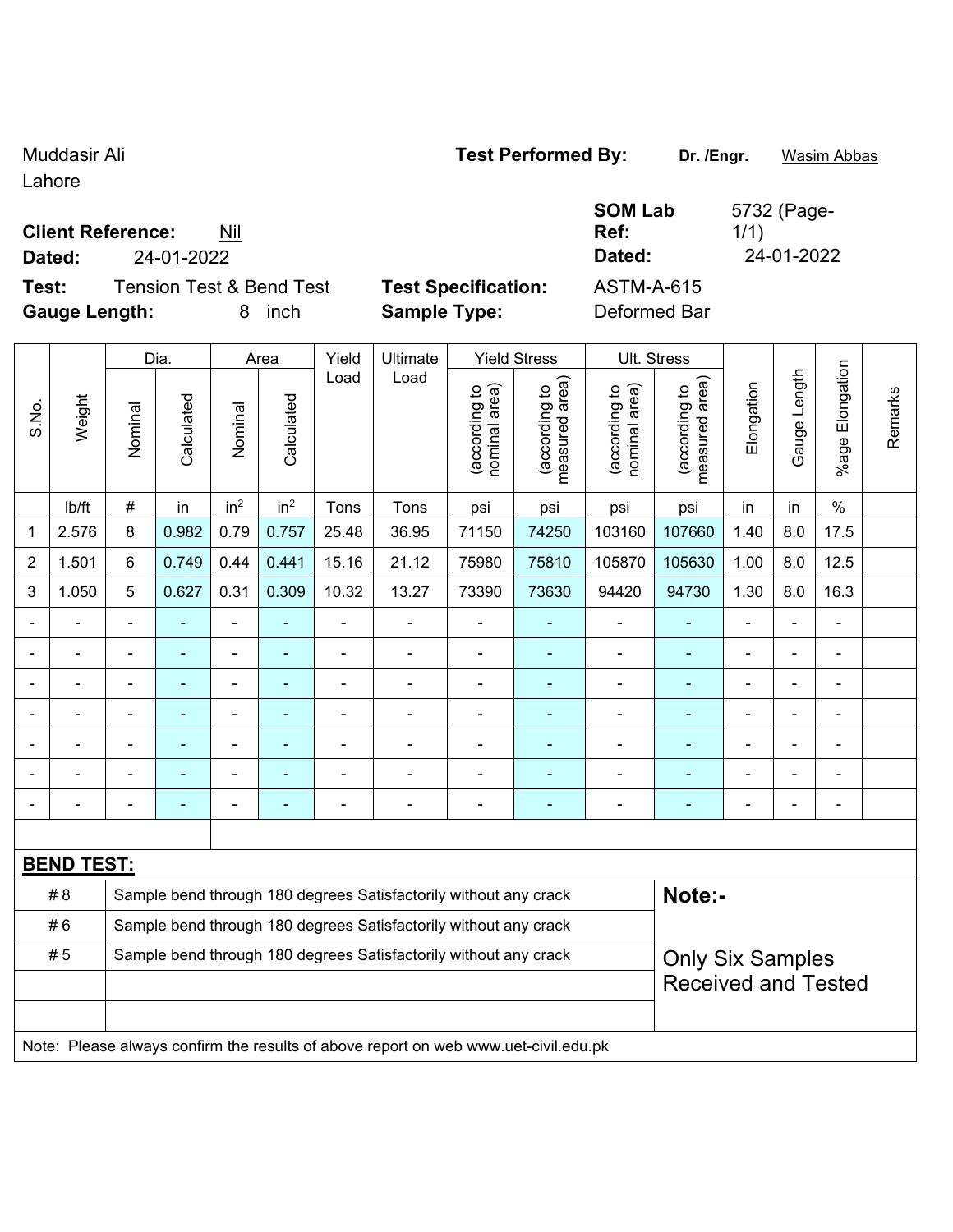Maj Adnan Khalid (R) **Test Performed By: Dr. /Engr.** Wasim Abbas Dy Dir MTL DHA Lhr,(Infra Dev Works Of Sector-Q& R Pkg 1&2 DHA Ph-IX (M/s DHA-C)

| 408/241/32/Lab/22/48<br><b>Client Reference:</b> |
|--------------------------------------------------|
|--------------------------------------------------|

**Test:** Tension Test & Bend Test **Test Specification:** ASTM-A-615 **Gauge Length:** 8 inch **Sample Type:** Deformed Bar (Kamran Steel)

**SOM Lab Ref:**  5733-5736 (Page-1/1) **Dated:** 21-01-2022 **Dated:** 24-01-2022

|                          |                                                                                     |                                                                            | Dia.           |                          | Area            | Yield          | Ultimate       |                                | <b>Yield Stress</b>             | Ult. Stress                    |                                                                      |                            |                |                 |         |
|--------------------------|-------------------------------------------------------------------------------------|----------------------------------------------------------------------------|----------------|--------------------------|-----------------|----------------|----------------|--------------------------------|---------------------------------|--------------------------------|----------------------------------------------------------------------|----------------------------|----------------|-----------------|---------|
| S.No.                    | Weight                                                                              | Nominal                                                                    | Calculated     | Nominal                  | Calculated      | Load           | Load           | nominal area)<br>(according to | measured area)<br>(according to | nominal area)<br>(according to | measured area)<br>(according to                                      | Elongation                 | Gauge Length   | %age Elongation | Remarks |
|                          | lb/ft                                                                               | $\#$                                                                       | in             | in <sup>2</sup>          | in <sup>2</sup> | Tons           | Tons           | psi                            | psi                             | psi                            | psi                                                                  | in                         | in             | $\%$            |         |
| 1                        | 0.695                                                                               | $\overline{\mathbf{4}}$                                                    | 0.510          | 0.20                     | 0.204           | 5.66           | 8.18           | 62390                          | 61170                           | 90150                          | 88390                                                                | 1.50                       | 8.0            | 18.8            |         |
| $\overline{2}$           | 0.667                                                                               | $\overline{4}$                                                             | 0.500          | 0.20                     | 0.196           | 5.93           | 8.61           | 65420                          | 66760                           | 94990                          | 96930                                                                | 1.60                       | 8.0            | 20.0            |         |
|                          |                                                                                     |                                                                            |                |                          |                 |                | $\blacksquare$ |                                | ä,                              |                                |                                                                      |                            |                | $\blacksquare$  |         |
|                          |                                                                                     |                                                                            |                |                          |                 | ä,             | $\blacksquare$ | ä,                             | ÷,                              | $\overline{a}$                 | $\blacksquare$                                                       | $\blacksquare$             |                | $\blacksquare$  |         |
| $\overline{\phantom{0}}$ |                                                                                     | $\blacksquare$                                                             | $\blacksquare$ | $\overline{\phantom{0}}$ |                 | $\blacksquare$ |                | $\blacksquare$                 | $\overline{\phantom{0}}$        |                                | $\blacksquare$                                                       | $\blacksquare$             | $\blacksquare$ | ۰               |         |
| $\blacksquare$           |                                                                                     | $\blacksquare$                                                             | $\blacksquare$ | $\blacksquare$           |                 | $\blacksquare$ | $\blacksquare$ | ä,                             | ٠                               | $\blacksquare$                 | $\blacksquare$                                                       | $\blacksquare$             | $\blacksquare$ | $\blacksquare$  |         |
| $\blacksquare$           | $\blacksquare$                                                                      | $\blacksquare$                                                             | $\blacksquare$ | $\overline{a}$           | $\blacksquare$  | $\blacksquare$ | $\blacksquare$ | $\blacksquare$                 | Ξ                               | $\overline{a}$                 | $\blacksquare$<br>$\blacksquare$<br>$\blacksquare$<br>$\blacksquare$ |                            |                |                 |         |
| $\blacksquare$           |                                                                                     | $\blacksquare$                                                             | $\blacksquare$ | $\blacksquare$           | ÷               | $\blacksquare$ | $\blacksquare$ | ä,                             | ٠                               | $\overline{\phantom{a}}$       | $\blacksquare$                                                       | $\blacksquare$             | $\blacksquare$ | $\blacksquare$  |         |
|                          |                                                                                     |                                                                            |                |                          |                 | $\blacksquare$ |                | $\blacksquare$                 | ۰                               |                                | $\blacksquare$<br>$\blacksquare$<br>$\blacksquare$                   |                            |                |                 |         |
|                          |                                                                                     |                                                                            |                |                          |                 |                |                |                                | ÷                               |                                |                                                                      |                            | $\blacksquare$ | ۰               |         |
|                          |                                                                                     |                                                                            |                |                          |                 |                |                |                                |                                 |                                |                                                                      |                            |                |                 |         |
|                          | <b>BEND TEST:</b>                                                                   |                                                                            |                |                          |                 |                |                |                                |                                 |                                |                                                                      |                            |                |                 |         |
|                          | #4                                                                                  | Note:-<br>Sample bend through 180 degrees Satisfactorily without any crack |                |                          |                 |                |                |                                |                                 |                                |                                                                      |                            |                |                 |         |
|                          |                                                                                     |                                                                            |                |                          |                 |                |                |                                |                                 |                                |                                                                      |                            |                |                 |         |
|                          |                                                                                     |                                                                            |                |                          |                 |                |                |                                |                                 |                                |                                                                      | <b>Only Three Samples</b>  |                |                 |         |
|                          |                                                                                     |                                                                            |                |                          |                 |                |                |                                |                                 |                                |                                                                      | <b>Received and Tested</b> |                |                 |         |
|                          |                                                                                     |                                                                            |                |                          |                 |                |                |                                |                                 |                                |                                                                      |                            |                |                 |         |
|                          | Note: Please always confirm the results of above report on web www.uet-civil.edu.pk |                                                                            |                |                          |                 |                |                |                                |                                 |                                |                                                                      |                            |                |                 |         |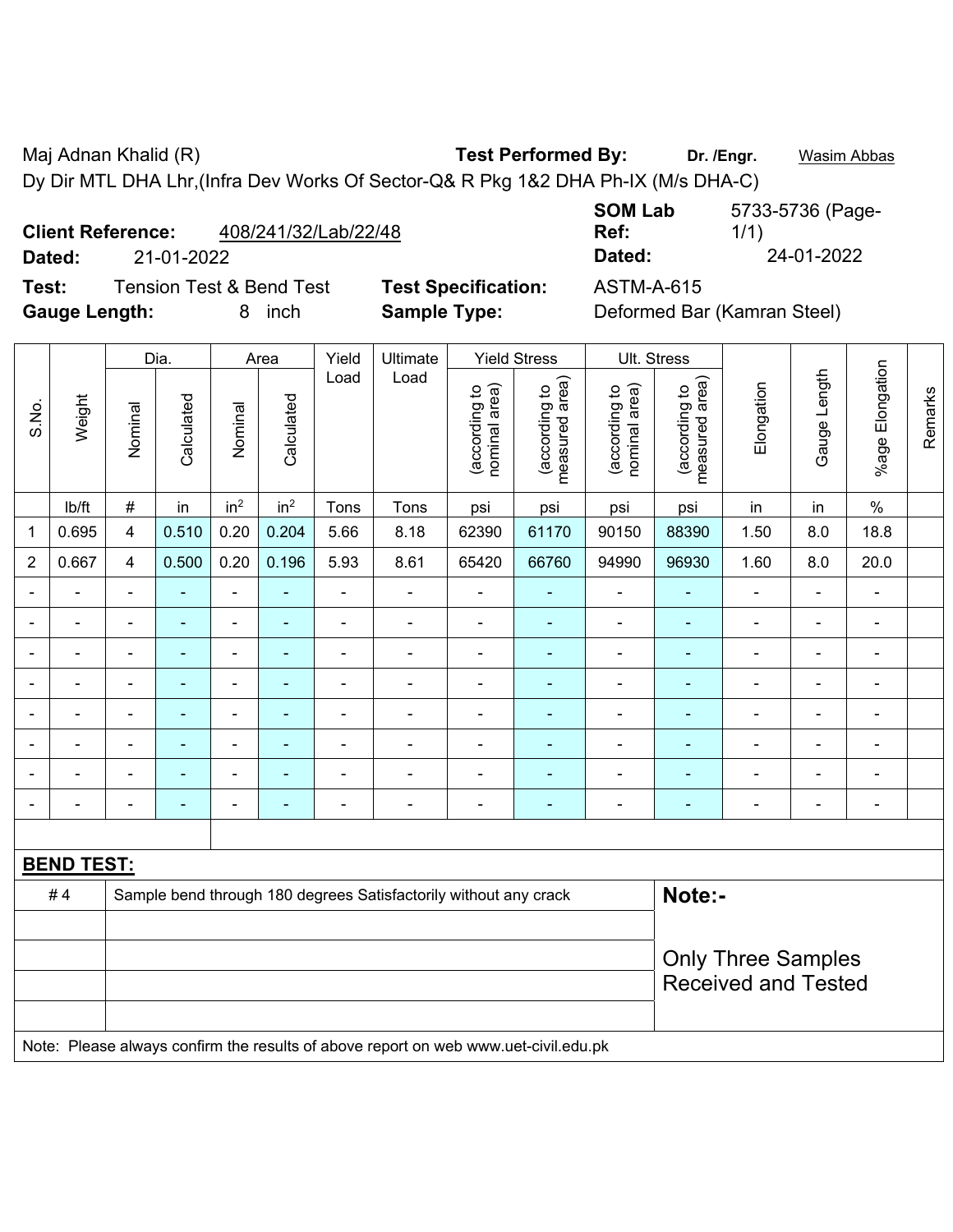$\top$ 

Engr. Hasan Nawaz **Test Performed By: Dr. /Engr.** Asad Ali Gillani

CM Zameen Quadrangle.(Const. Of Zameen Quadrangle at Plot No.49,Gulberg-V Lahore)

|        | <b>Client Reference:</b> | ZD/ZQ/GSW/014 |  |  |  |  |  |  |
|--------|--------------------------|---------------|--|--|--|--|--|--|
| Dated: | 24-01-2022               |               |  |  |  |  |  |  |
| _      |                          | .             |  |  |  |  |  |  |

**SOM Lab Ref:**  5734 (Page-1/1) **Dated:** 24-01-2022 **Dated:** 24-01-2021

 $\overline{\mathbf{T}}$ 

 $\overline{\mathbf{T}}$ 

**Test:** Tension Test & Bend Test **Test Specification:** ASTM-A-615 **Gauge Length:** 8 inch **Sample Type:** Deformed Bar (SJ Steel)

| <b>Test Specificatio</b> |
|--------------------------|
| <b>Sample Type:</b>      |

|                |                   |                | Dia.           |                              | Area            | Yield          | Ultimate                                                                            |                                | <b>Yield Stress</b>             | Ult. Stress                    |                                 |                           |              |                          |         |  |
|----------------|-------------------|----------------|----------------|------------------------------|-----------------|----------------|-------------------------------------------------------------------------------------|--------------------------------|---------------------------------|--------------------------------|---------------------------------|---------------------------|--------------|--------------------------|---------|--|
| S.No.          | Weight            | Nominal        | Calculated     | Nominal                      | Calculated      | Load           | Load                                                                                | nominal area)<br>(according to | (according to<br>measured area) | nominal area)<br>(according to | (according to<br>measured area) | Elongation                | Gauge Length | %age Elongation          | Remarks |  |
|                | lb/ft             | $\#$           | in             | in <sup>2</sup>              | in <sup>2</sup> | Tons           | Tons                                                                                | psi                            | psi                             | psi                            | psi                             | in                        | in           | $\%$                     |         |  |
| $\mathbf 1$    | 0.671             | 4              | 0.501          | 0.20                         | 0.197           | 7.03           | 9.07                                                                                | 77560                          | 78750                           | 100050                         | 101570                          | 1.20                      | 8.0          | 15.0                     |         |  |
| $\sqrt{2}$     | 0.667             | 4              | 0.500          | 0.20                         | 0.196           | 6.93           | 8.89                                                                                | 76440                          | 78000                           | 98020                          | 100020                          | 1.20                      | 8.0          | 15.0                     |         |  |
| $\blacksquare$ | ÷                 | $\blacksquare$ | $\blacksquare$ | $\frac{1}{2}$                | $\blacksquare$  | $\blacksquare$ | $\qquad \qquad \blacksquare$                                                        | $\blacksquare$                 | $\blacksquare$                  | ÷                              | ٠                               | ÷,                        | L,           | $\blacksquare$           |         |  |
|                |                   | ä,             | $\blacksquare$ | ÷,                           | $\blacksquare$  | ä,             | $\blacksquare$                                                                      | $\frac{1}{2}$                  | $\blacksquare$                  | ÷,                             | ۰                               | -                         | ÷            | $\blacksquare$           |         |  |
|                |                   |                | $\blacksquare$ | $\blacksquare$               | $\blacksquare$  | $\blacksquare$ | $\blacksquare$                                                                      | ä,                             | ä,                              | $\blacksquare$                 | ٠                               |                           |              | $\blacksquare$           |         |  |
|                |                   |                |                |                              |                 |                | ۰                                                                                   | $\overline{\phantom{0}}$       | $\blacksquare$                  |                                |                                 |                           |              | $\blacksquare$           |         |  |
|                |                   | $\blacksquare$ |                | $\blacksquare$               |                 | $\blacksquare$ | $\blacksquare$                                                                      | $\blacksquare$                 | $\blacksquare$                  | $\blacksquare$                 | ۰                               |                           |              | $\blacksquare$           |         |  |
|                |                   | ä,             | $\blacksquare$ | $\qquad \qquad \blacksquare$ | ۰               | $\blacksquare$ | ä,                                                                                  | ä,                             | ä,                              | $\blacksquare$                 | ۰                               | $\overline{\phantom{a}}$  | ä,           | ä,                       |         |  |
|                |                   |                |                | $\blacksquare$               |                 | $\blacksquare$ | ÷                                                                                   | ÷                              | $\blacksquare$                  | $\blacksquare$                 | ٠                               |                           | ÷            | $\blacksquare$           |         |  |
|                | $\blacksquare$    | $\blacksquare$ | $\blacksquare$ | $\blacksquare$               | $\blacksquare$  | $\blacksquare$ | $\qquad \qquad \blacksquare$                                                        | $\blacksquare$                 | $\blacksquare$                  | $\blacksquare$                 | ۰                               | ٠                         | ÷            | $\overline{\phantom{a}}$ |         |  |
|                |                   |                |                |                              |                 |                |                                                                                     |                                |                                 |                                |                                 |                           |              |                          |         |  |
|                | <b>BEND TEST:</b> |                |                |                              |                 |                |                                                                                     |                                |                                 |                                |                                 |                           |              |                          |         |  |
|                | #4                |                |                |                              |                 |                | Sample bend through 180 degrees Satisfactorily without any crack                    |                                |                                 |                                | Note:-                          |                           |              |                          |         |  |
|                |                   |                |                |                              |                 |                |                                                                                     |                                |                                 |                                |                                 |                           |              |                          |         |  |
|                |                   |                |                |                              |                 |                |                                                                                     |                                |                                 |                                |                                 | <b>Only Three Samples</b> |              |                          |         |  |
|                |                   |                |                |                              |                 |                |                                                                                     |                                |                                 |                                | <b>Received and Tested</b>      |                           |              |                          |         |  |
|                |                   |                |                |                              |                 |                |                                                                                     |                                |                                 |                                |                                 |                           |              |                          |         |  |
|                |                   |                |                |                              |                 |                | Note: Please always confirm the results of above report on web www.uet-civil.edu.pk |                                |                                 |                                |                                 |                           |              |                          |         |  |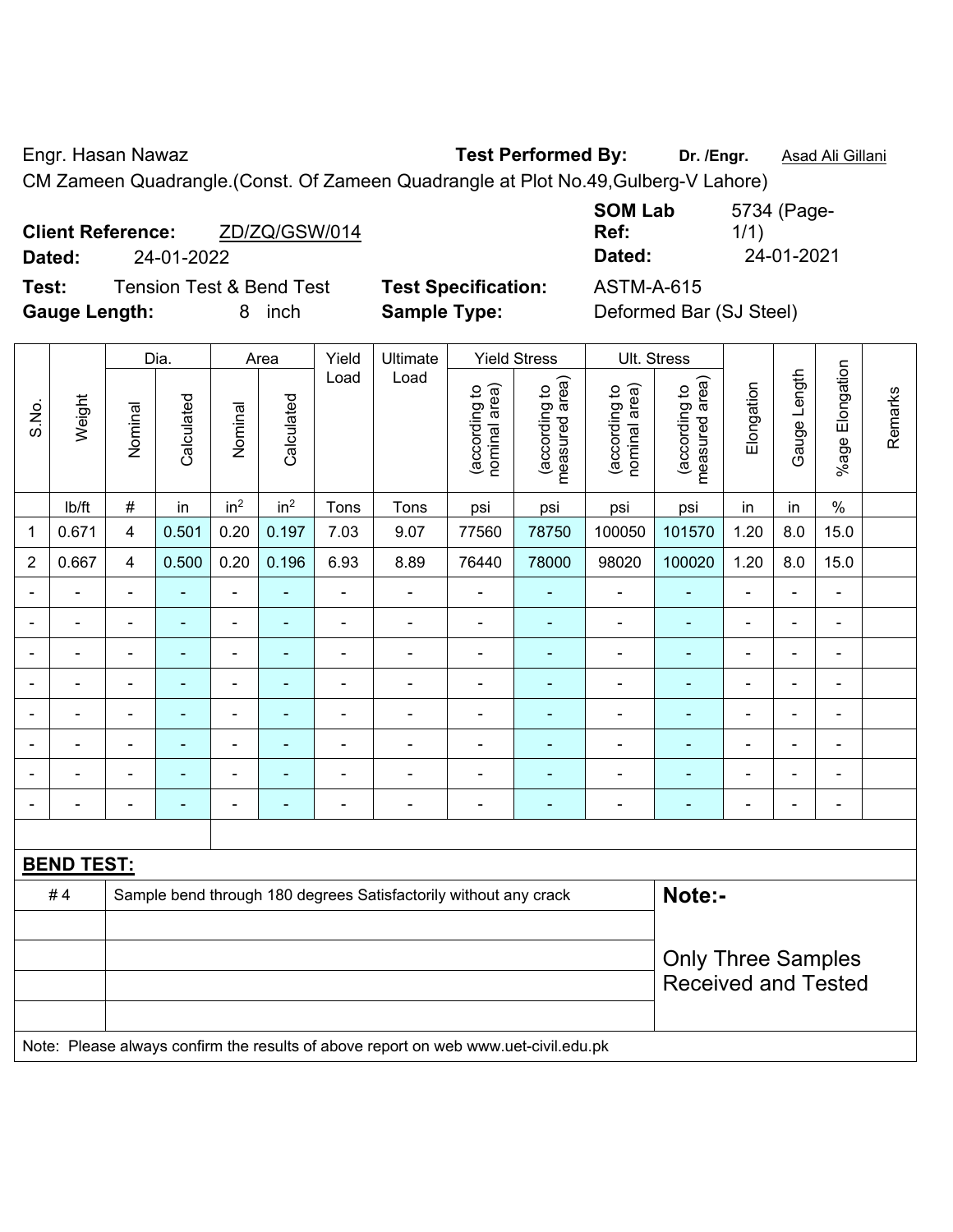Baig Construction Co. **Test Performed By:** Dr. /Engr. **Asad Ali Gillani** 

Lahore.(Aichison College Lab.Lahore)

| <b>Client Reference:</b> | Nil |
|--------------------------|-----|
|                          |     |

**Test:** Tension Test & Bend Test **Test Specification:** ASTM-A-615 **Gauge Length:** 8 inch **Sample Type:** Deformed Bar

**SOM Lab Ref:**  5735 (Page-1/1) **Dated:** 24-01-2022 **Dated:** 24-01-2022

|                |                   |                                                                  | Dia.<br>Area             |                          | Yield           | <b>Ultimate</b> |                                                                                     | <b>Yield Stress</b>            |                                             | Ult. Stress                    |                                 |                |              |                    |         |
|----------------|-------------------|------------------------------------------------------------------|--------------------------|--------------------------|-----------------|-----------------|-------------------------------------------------------------------------------------|--------------------------------|---------------------------------------------|--------------------------------|---------------------------------|----------------|--------------|--------------------|---------|
| S.No.          | Weight            | Nominal                                                          | Calculated               | Nominal                  | Calculated      | Load            | Load                                                                                | nominal area)<br>(according to | (according to<br>measured area)<br>measured | (according to<br>nominal area) | (according to<br>measured area) | Elongation     | Gauge Length | Elongation<br>%age | Remarks |
|                | lb/ft             | $\#$                                                             | in                       | in <sup>2</sup>          | in <sup>2</sup> | Tons            | Tons                                                                                | psi                            | psi                                         | psi                            | psi                             | in             | in           | $\%$               |         |
| 1              | 2.630             | 8                                                                | 0.992                    | 0.79                     | 0.773           | 23.90           | 33.18                                                                               | 66740                          | 68200                                       | 92630                          | 94670                           | 1.40           | 8.0          | 17.5               |         |
| $\overline{2}$ | 1.461             | 6                                                                | 0.739                    | 0.44                     | 0.429           | 14.85           | 21.36                                                                               | 74450                          | 76360                                       | 107040                         | 109790                          | 1.20           | 8.0          | 15.0               |         |
| $\mathfrak{S}$ | 0.663             | 4                                                                | 0.498                    | 0.20                     | 0.195           | 6.60            | 8.58                                                                                | 72730                          | 74600                                       | 94650                          | 97080                           | 1.40           | 8.0          | 17.5               |         |
|                |                   | $\blacksquare$                                                   | ä,                       | ÷,                       |                 | $\blacksquare$  | $\blacksquare$                                                                      | $\blacksquare$                 | $\blacksquare$                              | $\blacksquare$                 | $\blacksquare$                  | $\blacksquare$ |              | $\blacksquare$     |         |
|                | $\blacksquare$    | ÷                                                                | $\blacksquare$           | ÷,                       | $\blacksquare$  | ä,              | ä,                                                                                  | $\blacksquare$                 | $\blacksquare$                              | $\blacksquare$                 | $\blacksquare$                  | $\blacksquare$ |              | ä,                 |         |
|                | $\blacksquare$    | $\overline{a}$                                                   | ä,                       | $\blacksquare$           | $\blacksquare$  | $\blacksquare$  | ÷                                                                                   | $\blacksquare$                 | $\blacksquare$                              | $\blacksquare$                 | $\blacksquare$                  |                |              | $\blacksquare$     |         |
|                |                   |                                                                  | $\blacksquare$           | $\blacksquare$           |                 |                 | ä,                                                                                  | $\blacksquare$                 | $\blacksquare$                              | L,                             | ä,                              |                |              |                    |         |
|                |                   |                                                                  |                          | $\blacksquare$           |                 |                 |                                                                                     |                                |                                             | Ē,                             |                                 |                |              | $\blacksquare$     |         |
|                |                   |                                                                  |                          | $\blacksquare$           |                 |                 |                                                                                     |                                |                                             | ä,                             |                                 |                |              | $\blacksquare$     |         |
|                |                   |                                                                  | $\overline{\phantom{0}}$ | $\overline{\phantom{0}}$ | ٠               |                 | $\blacksquare$                                                                      | $\blacksquare$                 | $\blacksquare$                              | -                              | $\blacksquare$                  | $\blacksquare$ |              | $\blacksquare$     |         |
|                |                   |                                                                  |                          |                          |                 |                 |                                                                                     |                                |                                             |                                |                                 |                |              |                    |         |
|                | <b>BEND TEST:</b> |                                                                  |                          |                          |                 |                 |                                                                                     |                                |                                             |                                |                                 |                |              |                    |         |
|                | #8                |                                                                  |                          |                          |                 |                 | Sample bend through 180 degrees Satisfactorily without any crack                    |                                |                                             |                                | Note:-                          |                |              |                    |         |
|                | #6                |                                                                  |                          |                          |                 |                 | Sample bend through 180 degrees Satisfactorily without any crack                    |                                |                                             |                                |                                 |                |              |                    |         |
|                | #4                | Sample bend through 180 degrees Satisfactorily without any crack |                          |                          |                 |                 |                                                                                     |                                |                                             |                                | <b>Only Six Samples</b>         |                |              |                    |         |
|                |                   |                                                                  |                          |                          |                 |                 |                                                                                     |                                |                                             |                                | <b>Received and Tested</b>      |                |              |                    |         |
|                |                   |                                                                  |                          |                          |                 |                 |                                                                                     |                                |                                             |                                |                                 |                |              |                    |         |
|                |                   |                                                                  |                          |                          |                 |                 | Note: Please always confirm the results of above report on web www.uet-civil.edu.pk |                                |                                             |                                |                                 |                |              |                    |         |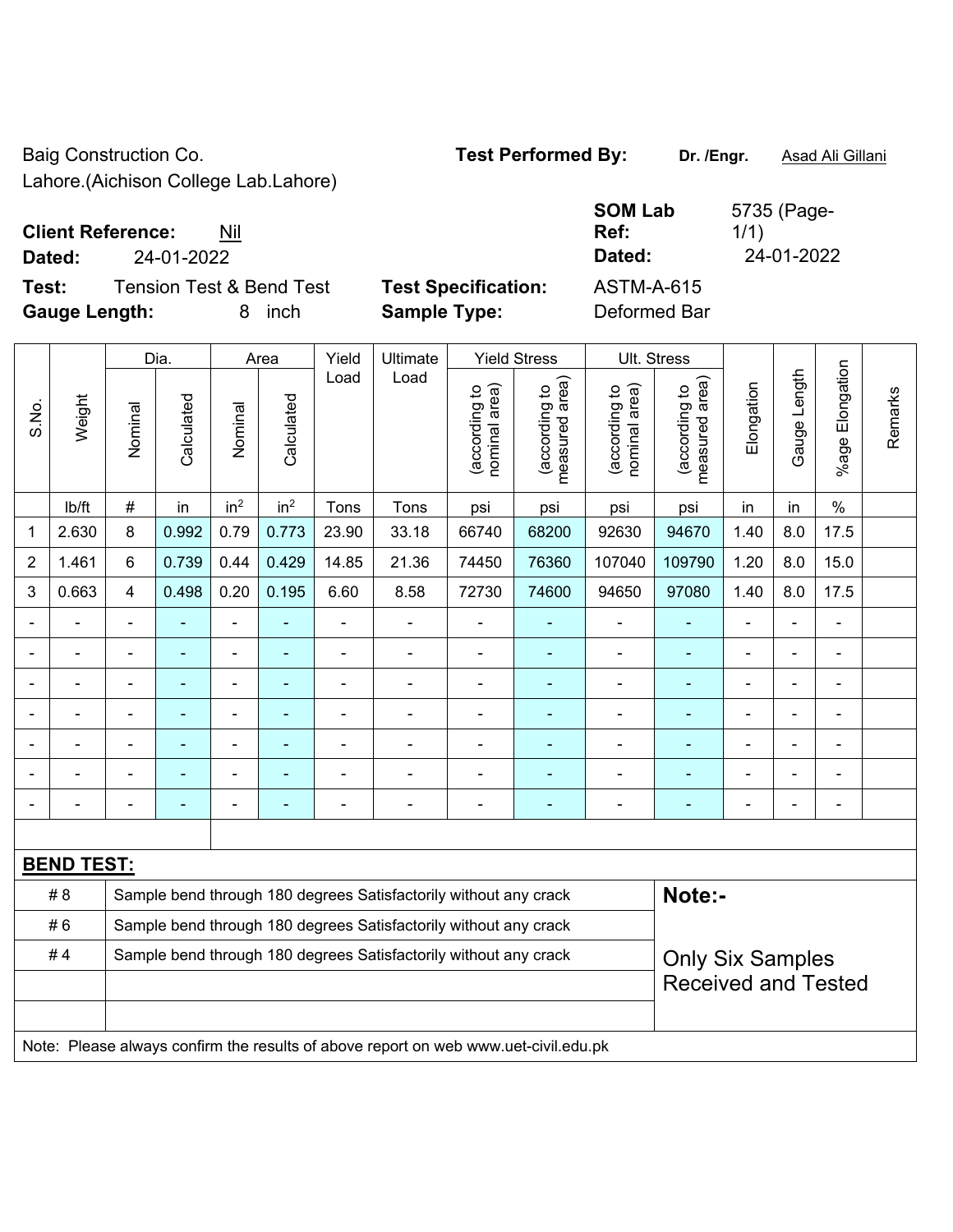Wasif Manzoor **Test Performed By:** Dr. /Engr. **Wasim Abbas** Dr. /Engr. **Wasim Abbas** 

Salman Developers.Lahore.(Park House Appartment)

| <b>Client Reference:</b> | Nil |
|--------------------------|-----|
|--------------------------|-----|

**Dated:** 24-01-2022 **Dated:** 24-01-2021

**Test:** Tension Test & Bend Test **Test Specification: Gauge Length:** 8 inch **Sample Type:** Deformed Bar

| <b>SOM Lab</b><br>Ref: | 5737 (Page-<br>1/1) |
|------------------------|---------------------|
| Dated:                 | 24-01-2021          |
| <b>ASTM-A-615</b>      |                     |

|       |                   |                         | Dia.                     |                 | Area            | Yield          | Ultimate                                                                            |                                | <b>Yield Stress</b>             |                                | Ult. Stress                     |                            |              |                       |         |  |
|-------|-------------------|-------------------------|--------------------------|-----------------|-----------------|----------------|-------------------------------------------------------------------------------------|--------------------------------|---------------------------------|--------------------------------|---------------------------------|----------------------------|--------------|-----------------------|---------|--|
| S.No. | Weight            | Nominal                 | Calculated               | Nominal         | Calculated      | Load           | Load                                                                                | nominal area)<br>(according to | (according to<br>measured area) | nominal area)<br>(according to | measured area)<br>(according to | Elongation                 | Gauge Length | Elongation<br>$%$ age | Remarks |  |
|       | lb/ft             | #                       | in                       | in <sup>2</sup> | in <sup>2</sup> | Tons           | Tons                                                                                | psi                            | psi                             | psi                            | psi                             | in                         | in           | $\frac{0}{0}$         |         |  |
| 1     | 2.651             | 8                       | 0.996                    | 0.79            | 0.779           | 21.97          | 33.30                                                                               | 61330                          | 62200                           | 92970                          | 94290                           | 1.60                       | 8.0          | 20.0                  |         |  |
| 2     | 2.674             | 8                       | 1.000                    | 0.79            | 0.786           | 22.40          | 33.76                                                                               | 62520                          | 62840                           | 94250                          | 94730                           | 1.40                       | 8.0          | 17.5                  |         |  |
| 3     | 1.578             | 6                       | 0.769                    | 0.44            | 0.464           | 15.77          | 20.92                                                                               | 79050                          | 74960                           | 104850                         | 99420                           | 1.40                       | 8.0          | 17.5                  |         |  |
| 4     | 1.597             | 6                       | 0.773                    | 0.44            | 0.469           | 16.23          | 21.58                                                                               | 81340                          | 76320                           | 108170                         | 101480                          | 1.40                       | 8.0          | 17.5                  |         |  |
| 5     | 0.706             | $\overline{\mathbf{4}}$ | 0.513                    | 0.20            | 0.207           | 7.46           | 9.73                                                                                | 82290                          | 79500                           | 107350                         | 103720                          | 1.20                       | 8.0          | 15.0                  |         |  |
| 6     | 0.663             | $\overline{4}$          | 0.498                    | 0.20            | 0.195           | 7.21           | 9.14                                                                                | 79470                          | 81510                           | 100830                         | 103420                          | 1.00                       | 8.0          | 12.5                  |         |  |
|       |                   |                         |                          | $\blacksquare$  |                 |                |                                                                                     | $\blacksquare$                 |                                 | $\blacksquare$                 | ä,                              |                            |              | $\blacksquare$        |         |  |
|       |                   |                         | $\blacksquare$           | $\blacksquare$  |                 | $\blacksquare$ | $\blacksquare$                                                                      | $\blacksquare$                 | ۰                               | $\blacksquare$                 | ۰                               |                            |              | $\blacksquare$        |         |  |
|       |                   | ۰                       | $\overline{\phantom{0}}$ | ÷               |                 |                |                                                                                     | $\blacksquare$                 | ÷                               | $\blacksquare$                 | ٠                               |                            |              | Ē,                    |         |  |
|       |                   | $\blacksquare$          | $\blacksquare$           | $\blacksquare$  | ٠               |                | $\blacksquare$                                                                      | $\blacksquare$                 | $\blacksquare$                  | $\blacksquare$                 | ۰                               | $\blacksquare$             |              | $\blacksquare$        |         |  |
|       |                   |                         |                          |                 |                 |                |                                                                                     |                                |                                 |                                |                                 |                            |              |                       |         |  |
|       | <b>BEND TEST:</b> |                         |                          |                 |                 |                |                                                                                     |                                |                                 |                                |                                 |                            |              |                       |         |  |
|       | # 8               |                         |                          |                 |                 |                | Sample bend through 180 degrees Satisfactorily without any crack                    |                                |                                 |                                | Note:-                          |                            |              |                       |         |  |
|       | #6                |                         |                          |                 |                 |                | Sample bend through 180 degrees Satisfactorily without any crack                    |                                |                                 |                                |                                 |                            |              |                       |         |  |
|       | #4                |                         |                          |                 |                 |                | Sample bend through 180 degrees Satisfactorily without any crack                    |                                |                                 |                                | <b>Only Nine Samples</b>        |                            |              |                       |         |  |
|       |                   |                         |                          |                 |                 |                |                                                                                     |                                |                                 |                                |                                 | <b>Received and Tested</b> |              |                       |         |  |
|       |                   |                         |                          |                 |                 |                |                                                                                     |                                |                                 |                                |                                 |                            |              |                       |         |  |
|       |                   |                         |                          |                 |                 |                | Note: Please always confirm the results of above report on web www.uet-civil.edu.pk |                                |                                 |                                |                                 |                            |              |                       |         |  |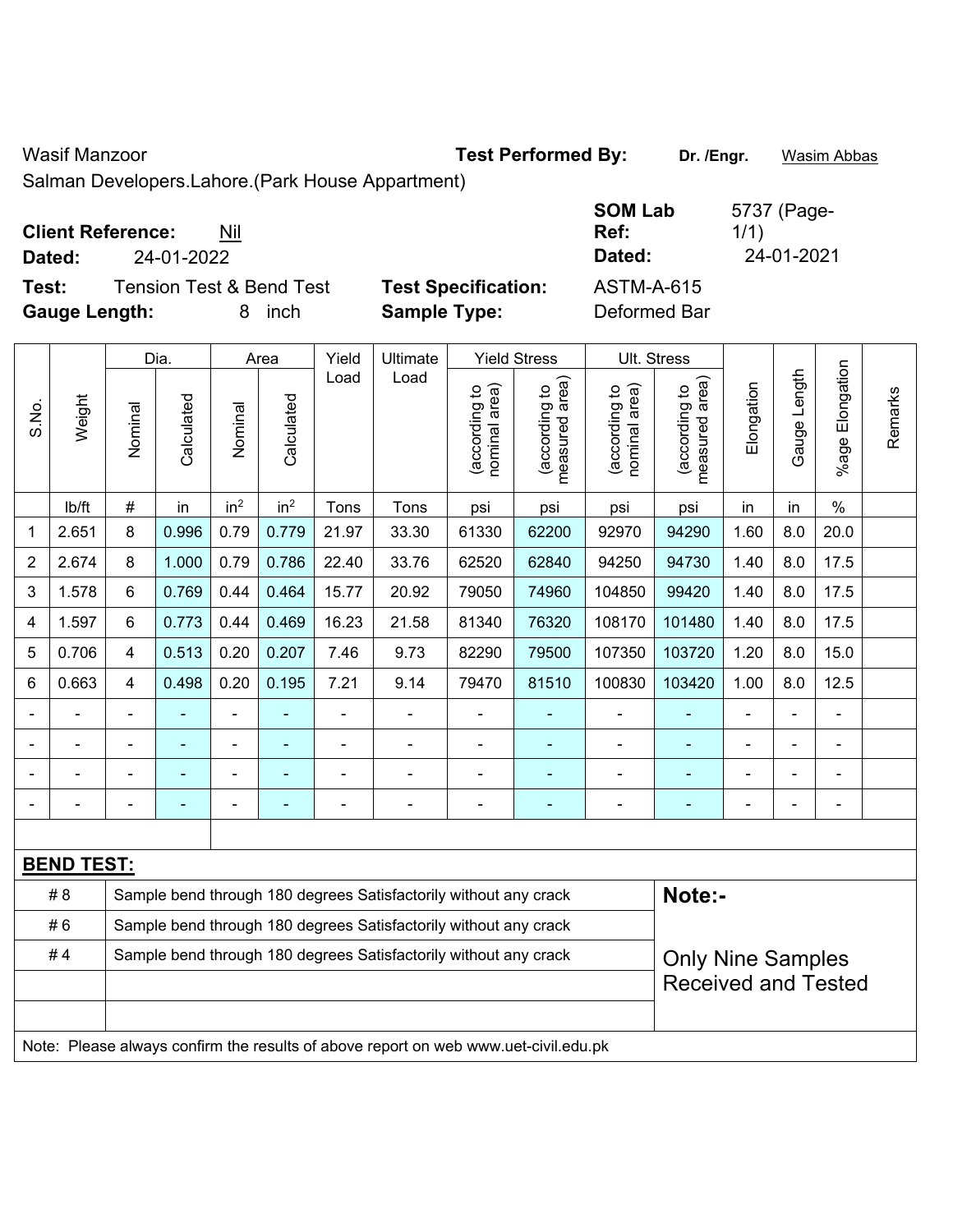Lahore.

### **Client Reference:** Nil

**Test:** Tension Test & Bend Test **Test Specification:** ASTM-A-615 **Gauge Length:** 8 inch **Sample Type:** Deformed Bar (Mughal Supreme)

**Ref: Dated:** 24-01-2022 **Dated:** 24-01-2021

**SOM Lab** 

1/1)

|                |                   |                         | Dia.                     |                              | Area            | Yield          | Ultimate                                                                            |                                | <b>Yield Stress</b>             |                                | Ult. Stress                     |                |                |                          |         |
|----------------|-------------------|-------------------------|--------------------------|------------------------------|-----------------|----------------|-------------------------------------------------------------------------------------|--------------------------------|---------------------------------|--------------------------------|---------------------------------|----------------|----------------|--------------------------|---------|
| S.No.          | Weight            | Nominal                 | Calculated               | Nominal                      | Calculated      | Load           | Load                                                                                | nominal area)<br>(according to | (according to<br>measured area) | nominal area)<br>(according to | measured area)<br>(according to | Elongation     | Gauge Length   | %age Elongation          | Remarks |
|                | Ib/ft             | #                       | in                       | in <sup>2</sup>              | in <sup>2</sup> | Tons           | Tons                                                                                | psi                            | psi                             | psi                            | psi                             | in             | in             | $\%$                     |         |
| 1              | 2.693             | 8                       | 1.004                    | 0.79                         | 0.791           | 27.73          | 34.32                                                                               | 77410                          | 77310                           | 95820                          | 95700                           | 1.40           | 8.0            | 17.5                     |         |
| $\overline{2}$ | 1.476             | 6                       | 0.743                    | 0.44                         | 0.434           | 16.23          | 20.80                                                                               | 81340                          | 82470                           | 104230                         | 105680                          | 1.30           | 8.0            | 16.3                     |         |
| 3              | 0.595             | $\overline{\mathbf{4}}$ | 0.472                    | 0.20                         | 0.175           | 6.12           | 7.75                                                                                | 67450                          | 77080                           | 85430                          | 97640                           | 1.00           | 8.0            | 12.5                     |         |
|                | L,                | ä,                      | ÷,                       | ÷,                           | ÷               | ä,             | ÷,                                                                                  |                                |                                 | ä,                             | $\blacksquare$                  |                |                | $\blacksquare$           |         |
|                |                   |                         | $\overline{\phantom{0}}$ | $\blacksquare$               |                 |                | ä,                                                                                  | $\overline{\phantom{a}}$       | $\blacksquare$                  | $\blacksquare$                 | $\blacksquare$                  |                |                |                          |         |
|                |                   |                         | -                        | $\overline{a}$               |                 |                |                                                                                     |                                |                                 | $\overline{a}$                 | ٠                               |                |                |                          |         |
|                | $\blacksquare$    |                         | ä,                       | ÷,                           |                 | $\blacksquare$ | ä,                                                                                  | Ē,                             |                                 | $\blacksquare$                 | $\blacksquare$                  | $\blacksquare$ |                |                          |         |
|                |                   | $\blacksquare$          | ۰                        | ۰                            | ۰               | $\blacksquare$ | $\blacksquare$                                                                      | $\blacksquare$                 |                                 | $\blacksquare$                 |                                 |                | $\blacksquare$ | $\blacksquare$           |         |
|                |                   |                         | ۰                        | ÷                            |                 |                | $\blacksquare$                                                                      |                                | ٠                               | ٠                              | $\blacksquare$                  |                |                | $\overline{\phantom{0}}$ |         |
|                |                   | $\blacksquare$          | $\blacksquare$           | $\qquad \qquad \blacksquare$ | ÷               | $\blacksquare$ | ÷                                                                                   | $\blacksquare$                 | ÷                               | $\blacksquare$                 | $\blacksquare$                  | $\blacksquare$ |                | $\blacksquare$           |         |
|                |                   |                         |                          |                              |                 |                |                                                                                     |                                |                                 |                                |                                 |                |                |                          |         |
|                | <b>BEND TEST:</b> |                         |                          |                              |                 |                |                                                                                     |                                |                                 |                                |                                 |                |                |                          |         |
|                | #8                |                         |                          |                              |                 |                | Sample bend through 180 degrees Satisfactorily without any crack                    |                                |                                 |                                | Note:-                          |                |                |                          |         |
|                | #6                |                         |                          |                              |                 |                | Sample bend through 180 degrees Satisfactorily without any crack                    |                                |                                 |                                |                                 |                |                |                          |         |
|                | #4                |                         |                          |                              |                 |                | Sample bend through 180 degrees Satisfactorily without any crack                    |                                |                                 |                                | <b>Only Six Samples</b>         |                |                |                          |         |
|                |                   |                         |                          |                              |                 |                |                                                                                     |                                |                                 | <b>Received and Tested</b>     |                                 |                |                |                          |         |
|                |                   |                         |                          |                              |                 |                |                                                                                     |                                |                                 |                                |                                 |                |                |                          |         |
|                |                   |                         |                          |                              |                 |                | Note: Please always confirm the results of above report on web www.uet-civil.edu.pk |                                |                                 |                                |                                 |                |                |                          |         |

## Muazzam Akram **Test Performed By: Dr. /Engr.** Wasim Abbas

5738 (Page-